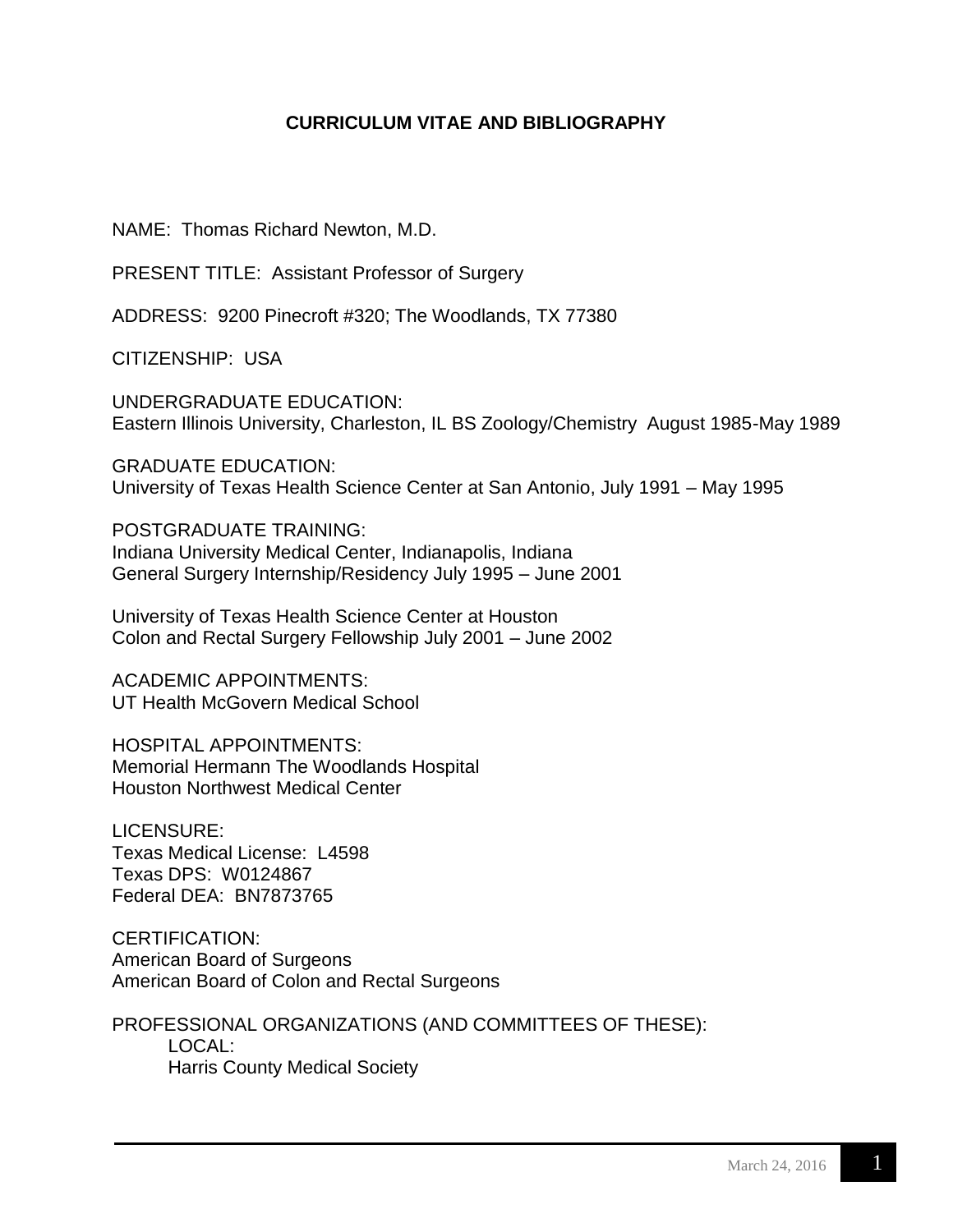REGIONAL: Texas Medical Association Texas Society of Colon and Rectal Surgeons

NATIONAL: American College of Surgeons – Fellow American Society of Colon and Rectal Surgeons

CURRENT TEACHING RESPONSIBILITIES: UT Health McGovern Medical School

CURRENT CLINICAL AND SERVICE RESPONSIBILITIES: UT Physicians Colon and Rectal Clinic April 2015 to present Colon and Rectal Clinic July 2002 to March 2015

**PUBLICATIONS** 

- A. Abstracts
- B. Refereed Original Articles in Journals

1. Bhat-Nakashatri, Poornima; Newton, Thomas; Goulet, Robert; Nakshatri, Harikrishna:  $NF$ - $\kappa B$  activation and interleukin 6 production in fibroblasts by estrogen receptor-negative breast cancer cell-derived interleukin  $1\alpha$ . Medical Sciences, Vol. 95, pp. 6971-6976, June, 1998.

2. Newton, Thomas; Patel, Nikhil; Bhat-Nakshatri, Poornima; Stauss, Carmen; Goulet, Robert; Nakshatri, Harikrishna: Negative Regulation of Transactivation Function but Not DNA Binding of  $NF$ - $\kappa$ B and AP-1 by  $I_{\kappa}$ B $\beta$ 1 in Breast Cancer Cells. Journal of Biological Chemistry, Vol 274, No. 26, pp. 18827-18835, June 25, 1999.

3. Patel, Nikhil M.; Nozaki, Shinichi; Shortle, Nicholas H.; Bhat-Nakshatri, Poornima; Newton, Thomas R.; Rice, Susan; Gelfanov, Vasily; Boswell, Schott H.; Goulet, Robert; Sledge, George W.; Nakshatri, Harikrishna: Paclitaxel Sensitivity of Breast Cancer Cells with Constitutively Active NF- $\kappa$ B is Enhanced by  $I\kappa B\alpha$  Superrepressor and Parthenolide. Oncogene, (2000) 19, 4159-4169.

4. [Gagliardi G,](http://www.ncbi.nlm.nih.gov/pubmed?term=Gagliardi%20G%5BAuthor%5D&cauthor=true&cauthor_uid=24033889) [Newton TR,](http://www.ncbi.nlm.nih.gov/pubmed?term=Newton%20TR%5BAuthor%5D&cauthor=true&cauthor_uid=24033889) [Bailey HR.](http://www.ncbi.nlm.nih.gov/pubmed?term=Bailey%20HR%5BAuthor%5D&cauthor=true&cauthor_uid=24033889) Local Excision of Rectal Cancer Followed by Radical Surgery Because of Poor Prognostic Features Does Not Compromise the Long Term Oncologic Outcome. [Colorectal Dis.](http://www.ncbi.nlm.nih.gov/pubmed/24033889) 2013 Nov;15(11):e659-64. doi: 10.1111/codi.12387.

- C. Invited Articles (Reviews, Editorials, etc.) in Journals
- D. Chapters
- E. Books
- F. Other Professional Communications
	- 1. Presentations